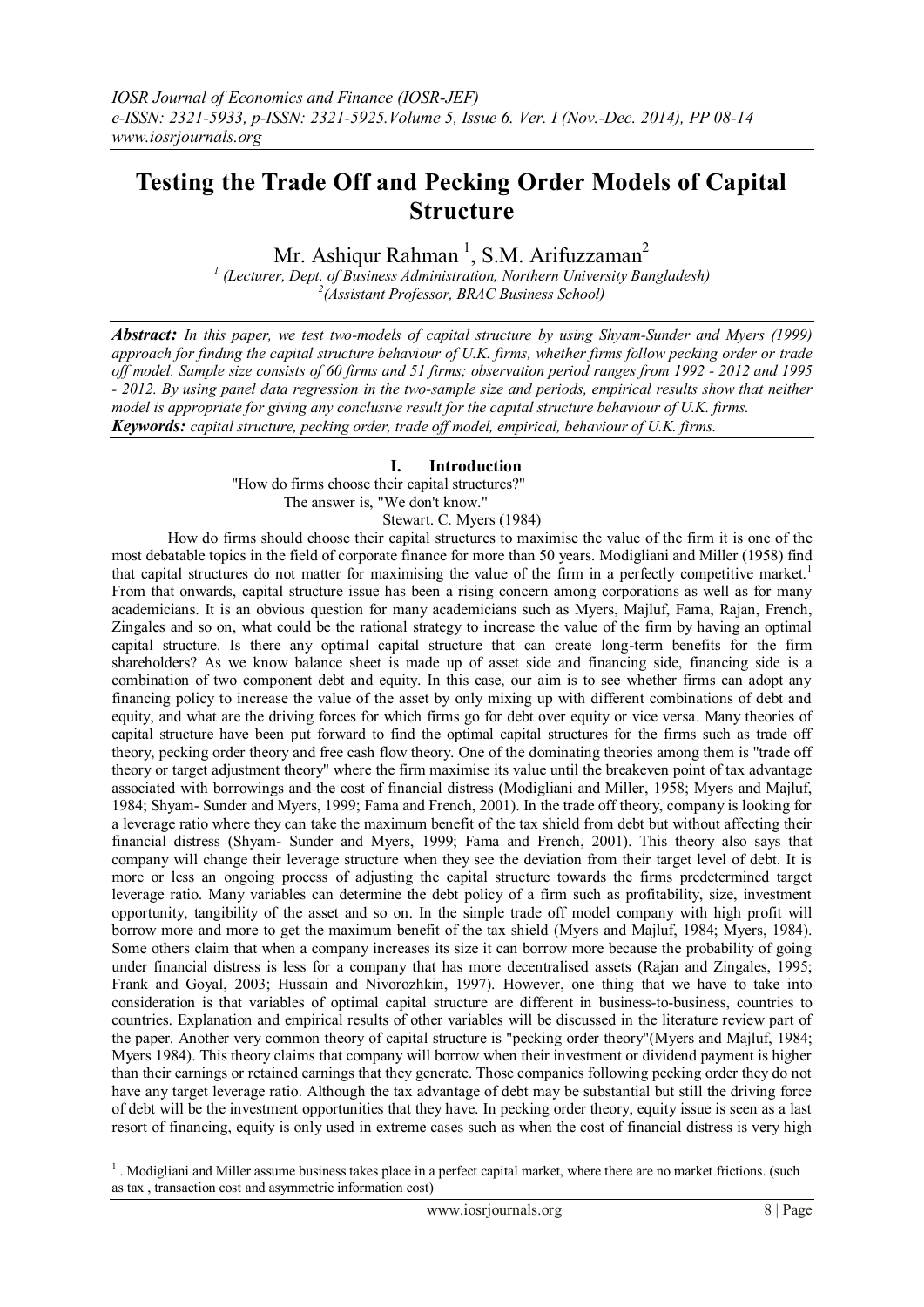or company has been already very high leverage ratio (Myers, 1984). "Free cash flow theory" is introduced by Jensen (1986) is also a very commonly used theory in creating the debt structure for a firm. In the free cash flow theory, company adopts debt policy by seeing the access cash that the company accumulates after their all profitable investment. Mature firms mostly use it, when they have very minimum scope for growth and there is a chance that company manager may destroy value of the firm by investing in a negative NPV (net present value) project and where the agency cost of free cash flow is severe between shareholders and managers. Creation of debt can be seen as a way for a mature firm's to reduce the agency conflict as well as for increasing efficiency of the manager, if the company can find any other way of reducing agency cost, they may not go for this financial risk. To find the validity of Shyam-Sunder and Myers (1999) models, our empirical result shows that neither model is appropriate for predicting the change in level of debt at least for our sample companies. In the first analysis, pecking order beta coefficient for 60 sample companies is 0.294, which is significantly lower than what is expected. On the other hand, trade off beta coefficient is - 0.2651, which is totally out of line with the theory of Shyam-Sunder and Myers (1999). In the second analysis, where sample size is 51 firms, pecking order beta coefficient is 0.005751, whereas trade off beta is -0. 3192 both results are not statistically significant to provide any precise answer for capital structure behaviour of U.K. firms.

# **II. Literature Review**

Myers and Majluf (1984) explain that information asymmetry between managers and shareholders are the major issue, whether the firm will finance external fund by equity or debt. Their study shows that, because of the information asymmetry firms will issue safest security first where the cost of information superiority is small. They also find that company will build up a financial slack such as retained earnings to invest in the new project, as retained earnings have no information cost. If the retained earnings are not sufficient enough for covering the investment company will issue debt to raise funds to reduce the cost of information superiority and lastly in extreme cases companies will issue equity to cover the cost. Their model is a systematic process, where first choice is safest security and then the risky security. Equity is seen as the most risky security as it contains more information cost.

Jensen (1986) examines the agency cost associated with the free cash flow and the impact of agency cost in firm capital structure. When a firm accumulates a huge amount of cash without paying out to shareholders, it can create an agency conflict between managers and shareholders. To reduce the agency conflict between these two parties' debts can play an important role. Moreover, debt issue and buy back shares can increase the market confidence about the company and that might help to increase the share price. He builds the model called "Control hypothesis" where he explains that debt creation can also be seen as an indirect way of controlling managers. This hypothesis can be helpful for the mature company but for the small company it may not work, because the small firm requires debt for their profitable investment not for controlling manager.

Rajan and Zingales (1995) examine the capital structure behaviour in the G7 countries (e.g., USA, United Kingdom, Japan, Germany, Canada, France, and Italy) and the factors that affect the leverage of G7 countries firms from 1987-1991. In their samples, they eliminated financial (banks and insurance) firms to reduce the bias of the minimum capital requirements of those firms. Rajan and Zingales (1995) find that there is a correlation exists in between the entire G7 countries about the leverage ratio. As more or less all, the countries are financially well developed and they can borrow capital from market and as well as from the bank. They also find that, tangibility of asset and firm size is always positively related with leverage but, for Germany the scenario is opposite, firm size is negatively related with debt at least in their sample periods. Profitability is negatively related with leverage it is also consistent with the findings of Titman and Wessels (1988), and Huang and song (2002). However, which is not consistent with trade off model, as trade off model says that profitability and debt is positively related (Myers, 1984; Myers and Majluf, 1984).

Shyam-Sunder and Myers (1999) examine that which model is the most useful and fitted for the corporate financing behaviour in the context of U.S firms. Their sample consists of 157 firms, data ranges from 1971 to 1989. Empirical results are given by extensive use of OLS analysis and Monte Carlo simulation. They find that pecking order model is more suitable for mature firms in their sample, as most of the mature firms will invest their new project from retention or debt, but they have no target adjustment benchmark. Target adjustment's model performs better when tested separately but when tested jointly with pecking order model its performance falls. Moreover, they also find that superior performance of pecking order is not due to the fact that company borrows deficit from debt, but they find that this is something predetermined by the company that they will borrow from debt.

Frank and Goyal (2003) test the pecking order theory of capital structure and leverage of publically traded companies in the U.S. market to see the leverage behaviour of those firms. Mainly, they test three basic points of view, 1.Corporate financing pattern. 2. Implication of pecking order according to Shyam-Sunder and Myers (1999). 3. Effectiveness of pecking order to those firms that face the severe adverse selection problems. Their samples are taken from year 1971 to 1998, excluding financial firms, regulated firms and firms with major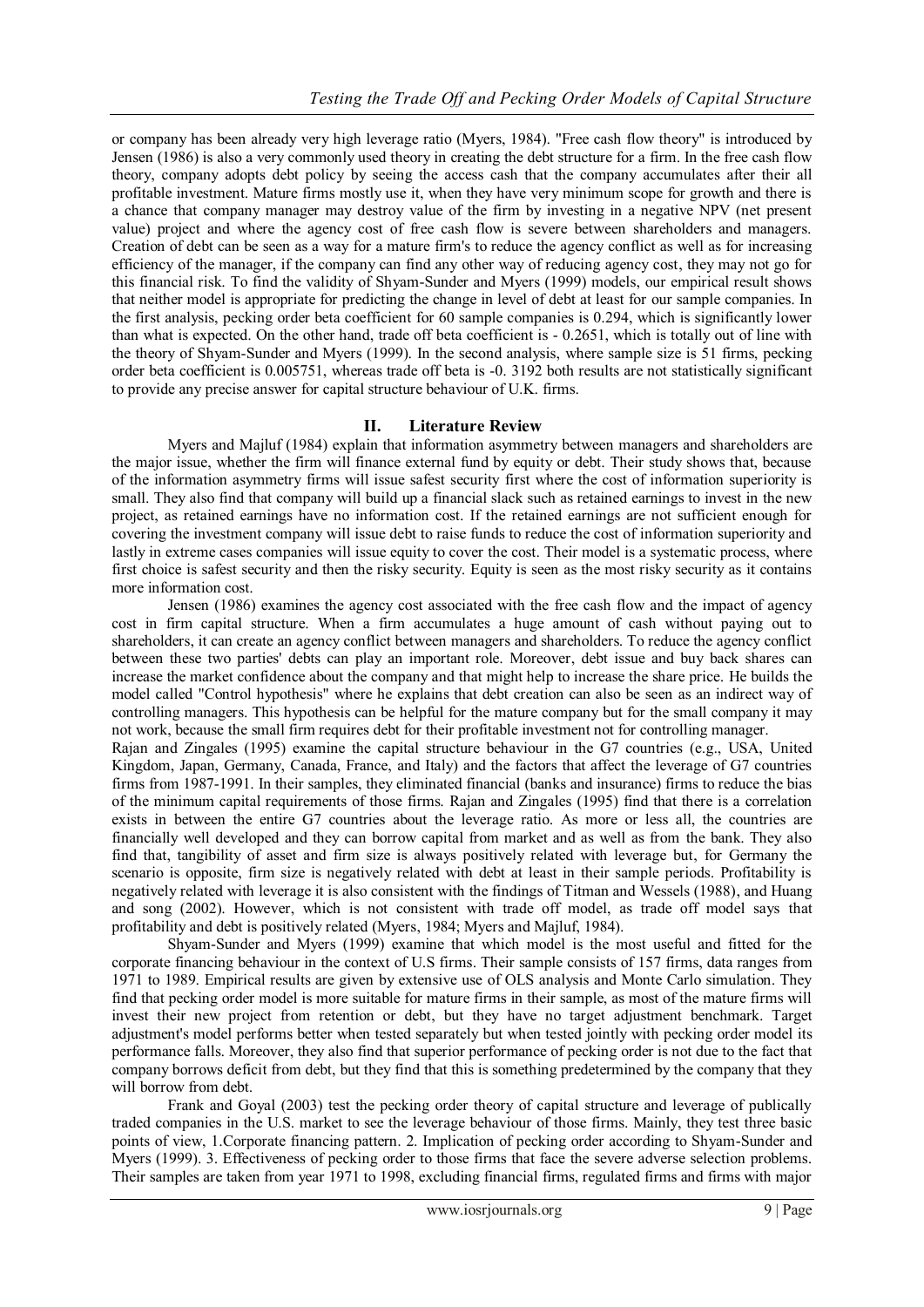merger within estimation periods. After analysing over a large sample of data set they find that, in their sample period's external financing is heavily used, which is not consistent with the findings of Myers (2001). They also find that in the external financing equity financing on an average exceeds the debt financing and which is just the opposite findings of Myers (2001) and Shyam-Sunder and Myers (1999). When sample size increases between mature firms and small firms' pecking order became less evident, Small firms prefer more equity when they need for external funding.

Fama and French (2002) examine whether the pecking order or trade-off is more applicable for predicting the leverage and dividend behaviour of companies, which changes with profitability and investment opportunity from 1965 to 1999. They reveal that for predicting dividend payment two models more or less have no contradiction. They also find that firms with higher profits have lower leverage and, which is consistent with the pecking order model (Myers, 1984; Myers and Majluf, 1984; Bevan and Danbolt, 2002; Rajan and Zingales, 1995), and in this case trade off model lack its power. On top of that, their study finds that, those firms pay dividends, for short term variation in earnings and investment, they follow pecking order where equity issue is very insignificant, which is also a confirmation of Fama and French (2001) findings. They also find that sometimes companies issue equity in extreme financial weakness, which is consistent with pecking order theory (Myers, 1984; Myers and Majluf, 1984).

Huang and Song (2002) examine determinates of Chinese listed firm's capital structure. Their samples are 1000 listed companies' data up to the year 2000 and they used OLS analysis for empirical analysis. Basically, they test, whether the Chinese companies' capital structure is different with the developed country's capital structures where the bond market is well-developed and the factor that determines other country's capital structure is they have the same impact on Chinese companies' capital structure. They find that Chinese companies are more or less follows the static trade off rather than pecking order, which is consistent with developed countries capital structure (Rajan and Zingales, 1995). Moreover, the factor that affects the developed countries capital structure has the similar effect on Chinese companies'. Nevertheless, there is some difference can be seen in the Chinese companies' capital structure characteristics as most of the companies are state-owned enterprise profits do not change their capital structure. On an average fifty per cent of external financing is obtained by equity market rather than the bond market, because the bond market is not well developed in China. Pandey (2001) examines the capital structure and its determinants in the Malaysian markets. As most of the capital structure studies are performed in the developed countries, but very limited work is done in the emerging markets like Malaysia. His samples are106 companies in every estimation period, data ranges from 1984 to 1999. He is mainly focusing on the capital structure behaviour of Malaysian firms by using different variables such as "growth, investment opportunity, profitability, size, risk and tangibility" with different types of debt ratios of Malaysian companies. He finds that the Malaysian companies are mainly following pecking order theory for capital structure, where trade-off is optional. Profitability and leverage relationship is negative in all the estimation periods. On top of that, this study also finds that negative relationship between profitability and

leverage is the only factor that has an impact on the capital structure of the Malaysian firms'. De Medeiros and Daher (2004) examine the capital structure behaviour of Brazilian firms by using data of 371 firms from 1995 to 2002, and the determinants of capital structures are examined by using Rajan and Zingales (1995) model. Their study finds that Brazilian firms prefer pecking order more rather than trade off model where retained earnings is mostly used for new investments. Moreover, they also find that tangibility of assets and debt is an important factor for determining the capital structure of the Brazilian firms. Companies are reluctant to issue debt to take the tax advantage, because of high inflation and interest cost in the Brazilian market.

Bevan and Danbolt (2002) conduct study on the capital structure behaviour of only U.K. companies, to see whether the results are consistent with the findings of Rajan and Zingales (1995) about G7 countries' capital structure. Their samples are 822 companies, following the standard practice of excluding the financial companies. They find that most of the results are similar to the results of Rajan and Zingales (1995). Tangibility of asset and gearing is significantly positively related. Profitability, growth opportunities, and firm size are negatively related with gearing, which is consistent with the findings of Rajan and Zingales (1995). Their study also reveals that around sixty two per cent of total liabilities are consisted of trade credit and equivalents. This finding suggests that to understand the corporate gearing of the U.K. companies at least for their estimation periods one has to look every component of debt that the company possesses, only looking at the long-term debt is going to be misleading.

Bancel and Mittoo (2001) go on to the work for finding the capital structure behaviour in the seventeen European (e.g.,Finland, Ireland, Italy, France, Germany, Luxembourg, Netherlands, Norway, Portugal, Spain, Switzerland, Sweden, U.K. Austria, Belgium, Greece, and Denmark) countries. They find that financial flexibility is the major determinants of the European firm's capital structure. They also find that more than seventy per cent of managers prefer to issue equity, and they think that share price reduction is one of the main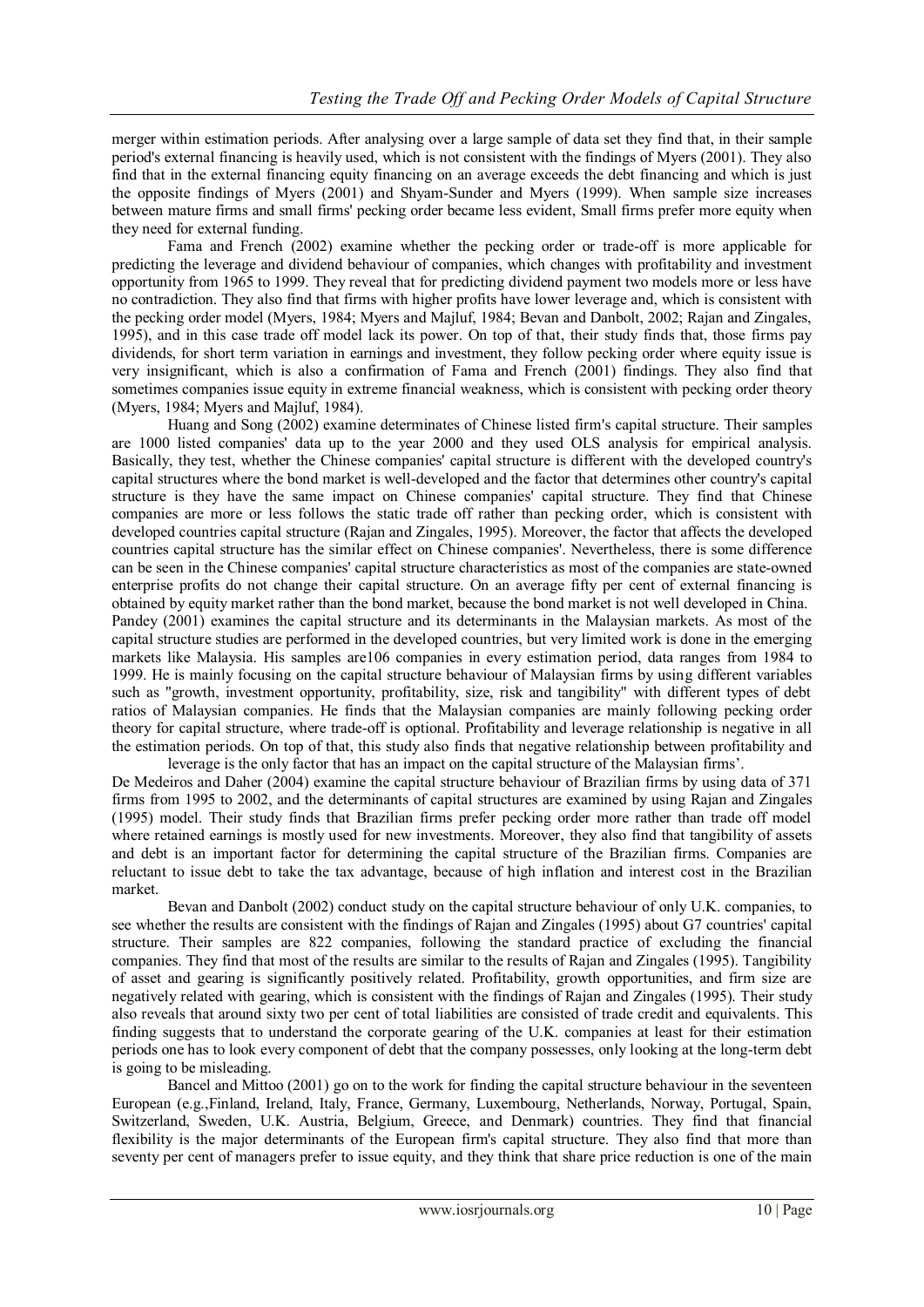issues in issuing equity for new investment. The reason behind the issuing equity is that managers want to maintain a predetermined debt to equity ratio.

DeAngelo and DeAngelo (2007) find that financial flexibility is one of the most prominent determinants of capital structure, which is also a confirmation of the findings of Bancel and Mittoo (2001). Firms can forego interest tax shield today for preserving the debt capacity for the future when they require capital for investment. Company is paying out their excess cash as dividends to increase their financial flexibility and at the same time, they can reduce the agency cost of excess cash, which is pointed out by Jensen (1986). By paying out dividend, managers are also creating a reputation for payment in the future time so that they can issue equity when they needed.

Frydenberg (2004) in his review article about capital structure states that most of the companies in the market are following each other capital structure. Companies' do not want to deviate from their competitors' capital structure, because investors can see the abnormality in the company capital structure and may penalise their share price. After all, whatever strategy a company may follow for their capital structure but survival is the most important issue in the market.

Hussain and Nivorozhkin (1997) conduct an empirical research in the Poland stock market listed firms to see the capital structure and the determinants of the leverage to those companies. Their findings show that mature companies are highly leveraged, as they are more diversified so that the risk of bankruptcy is low, which is also consistent with the findings of Titmen and Wessels (1988), and Frank and Goyal, (2003). They also find that profitable firms depend more on equity, which is not consistent with the traditional pecking order theory of Myers and Majluf (1984). Nevertheless, small listed firms sometime depend on the bank loan for external funding. Moreover, they do not find any significant evidence about the capital structure of Polish companies, whether the firm follows pecking order or trade off. Their findings are more or less a combination of trade off and pecking order that is depend on the firm maturity and the size.

Bharath et al (2009) examine the impact of asymmetric information in determining the capital structure for U.S. firms from 1973- 2002, as asymmetric information is one of the main driving force of pecking order theory. After analysing with different variables of capital structure such as profitability, size, and investment opportunities, they find that asymmetric information does affect the U.S. firms for developing capital structure. Furthermore, their study find that those firms face more asymmetric information cost, to cover one dollar of deficit they have to issue thirty cents of more debt than those firms who face little asymmetric information cost.

Huang and Ritter (2009) examine the market timing and the speed of adjustment towards target leverage for the U.S. firms. They find that the firms have used external funding significantly in their sample period of 1964 - 2001. A large proportion of external funding generated from equity when the cost of equity is lower than debt and issue debt when the cost of equity is high. Their study also finds that market timing is an important factor for determining capital structure. Many firms engage in issuing equities when the cost of equity is low for building a financial slack, so that firms can use this financial slack when the cost of equity is high. Moreover, they find that firms adjust their target level of debt with a moderate speed.For book leverage the speed of adjustments is 17%, whereas for market leverage adjustment speed is 23.2% per year.

Lipson and Mortal (2009) conduct a cross-sectional study in NASDAQ listed firms for examining liquidity and its impact in the firm capital structure. Their study finds that liquidity is an important issue when company has to decide between debt and equity financing. They find that firms with higher liquidity prefer to take new funds by issuing equity, because firms with higher liquidity have lower cost of equity. They also find that, there is a negative relationship exists between liquidity and leverage; company with a higher liquidity leverage ratio is thirty seven per cent whereas company with a lower liquidity leverage ratio is fifty five per cent.

Garvey and Hanka (1997) examine the impact of hostile takeover and the cost of financial distress in the firm capital structure. Their study finds that capital structure decision not always influenced by trade off or pecking order. They find that leverage ratio is totally depends on the companies managers. As manager has the discretionary power of choosing the capital structure, if the manager perceives any hostile takeover information, he increases the debt level to protect the firm from takeovers, and when he thinks that firm can go into a financial distress manager reduce the debt level. Overall, their study shows that managers are not looking for any optimal leverage ratio; in the real life, the main aim is to secure the manager's own job.

# **The pecking order model:**

# **III. Explanation Of Models**

As we discussed earlier in the simple pecking order theory company will only borrow when their retained earnings are not sufficient for profitable investment or paying dividends. In this theory, the only variable that determines the issue or retires of debt is the deficit. Deficit is given by

 $DEF = DIV_t + CAP.EXt + \Delta NWCt - OP.NCFt$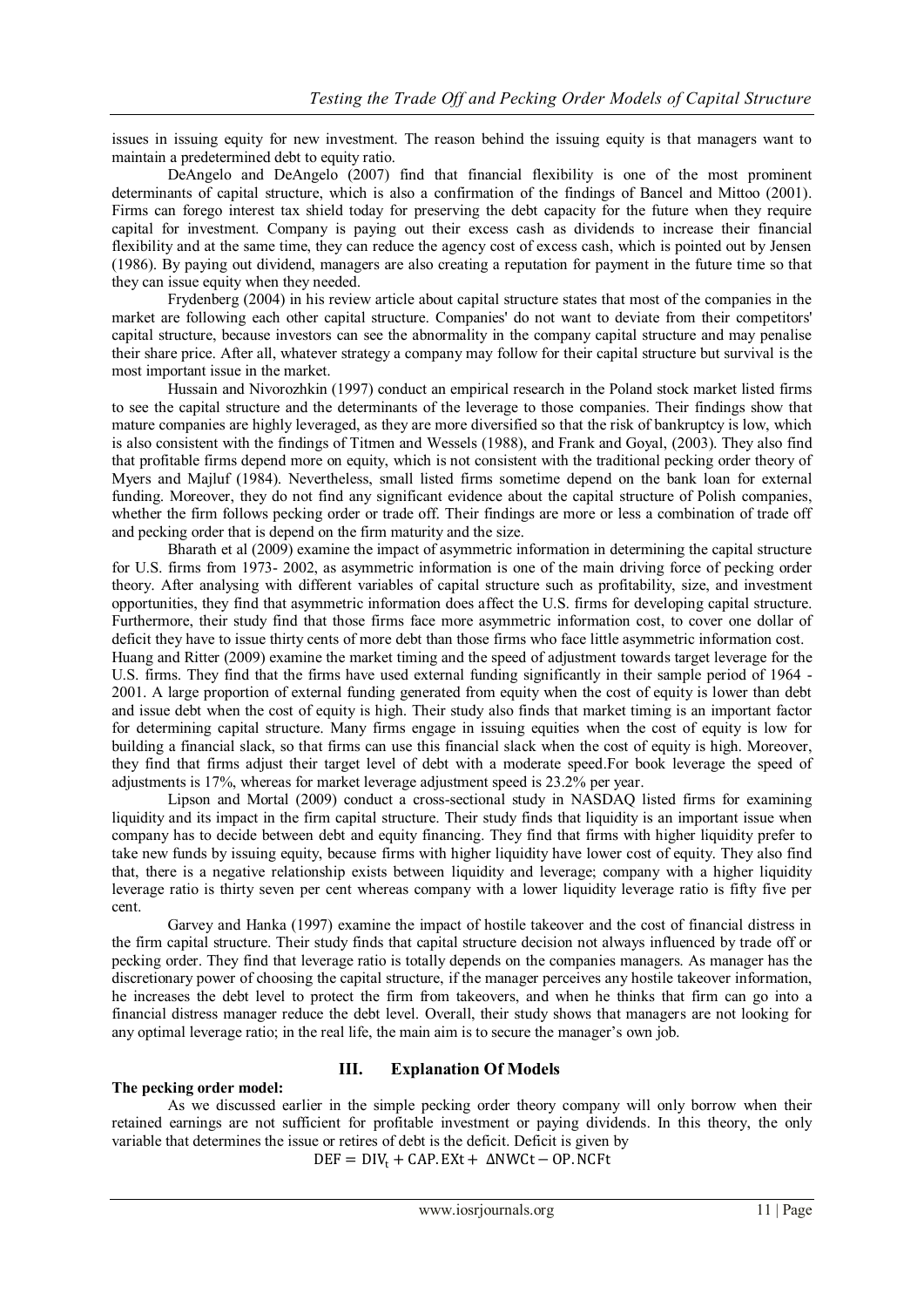(2)

Where,  $DIV = Dividend$ ,  $CAP$ ,  $EX = Capital$  expenditure,  $NWC = Net$  working capital and OP. NCF Operating net cash flows. The testable hypothesis is,

 $\Delta D_t = a + b_P DEF_t + e_t(1)$ 

Where,  $D_t$  = level of debt, DEF<sub>t</sub> = Deficit and  $b_p$ = Pecking order coefficient

In the strict pecking order theory, we expect our result should produce  $a = 0$  and  $b_p = 1$ . The basic intuition behind this as explained by Shyam-Sunder and Myers (1999), in the strong form of market efficiency, company will not issue equity. Therefore, their assumption is that company will raise the deficit from debt, and that is why any change in level of debt should explain by the beta of the coefficient  $(b_p)$  it equals to unity 1. But in practice, it is very difficult to find a strong form of efficiency, in that situation semi strong form of efficiency allows a firm to issue some equity (Chirinko and Singha, 2000).

#### **The trade-off model:**

In the trade off model, we have to evaluate whether the change in level of debt is explained by the mismatch between the target levels of debt and the current level of debt. If the trade-off model calculated by Shyam- Sunder and Myers (1999) holds it should produce a  $b_T > 0$ , which is an indicator of firm capital structure moving towards that target debt level.

 $\Delta D_t = a + b_T (D_t * -D_{t-1}) + e_t$ 

Where  $D_t^*$  is the target level of debt. Target level of debt is just an average of firm's past year's debt because as it is pointed out by many researchers, such as Shyam- Sunder and Myers (1999), Huang and Song (2002); optimal debt level is not observable, so the average of past years debt could be a proxy for target level of debt. Therefore,  $D_t^*$  is the benchmark for evaluating the current level of debt.

## **IV. Data And Methodology**

To derive the empirical analysis for testing pecking order and trade off model; first of all, we excluded all the financial firms. As it is also a general practice among financial researchers to exclude the financial firms (Shyam- Sunder and Myers, 1999; Bevan and Danbolt, 2002; Fama and French, 2001). For the empirical analysis, data are divided into two groups,one group consists of 60 companies; sample period ranges from 1992- 2012, and another group consists of 51 companies, from 1995 to  $2012^2$ . To find the validity of the two models, at first we run the regression with 60 samples with actual numbers and another regression with 51 samples with ratios. The second analysis is performed by scaling all the variables of capital structure (dividends, capital expenditure, debt, change in working capital and operating cash flow) with total assets as it is also an important determinant of testing these two models (Shyam-Sunder and Myers, 1999; Fama and French, 2001; Rajan and Zingales 1995).

## **V. Empirical Methods**

**Table 1.1** summarises the regression's results of sixty sample companies from 1992 to 2012, for both pecking order theory and trade off theory. In the pecking order theory, we expect a beta coefficient is equal to 1, but in that case, the beta coefficient is only 0.294, which is not in line with the theory given by Shyam-Sunder and Myers (1999). Beta coefficient is significantly lower than what we expect; in that case empirical results do not support the Eq. (1) totally, it is partially true for the sample. Results show that deficit is not totally explained by the change in level of debt.  $\mathbb{R}^2$  is only 0.07 which is not so significant to support the model. Overall results show that Eq. (1) do not provide any conclusive results for predicting change in level of debt at least in the given estimation periods. The contradiction between theory and the empirical results may be a reason of sample selection and sample size. Shyam Sunder and Myers (1999) samples are 157 firms, whereas **Table 1.1** results consist of only 60 samples. Nevertheless, pecking order results partially support the model for predicting change in level of debt, whereas trade off results is totally out of line with the result of Shyam-Sunder and Myers (1999). The beta coefficient is significantly negative (-0.26157), whereas we expect  $b_T > 0$ , so evidence is not supporting the Eq. (2) at all. Although  $R^2$  is higher than what is predicted in the pecking order theory, but it is not helping the beta coefficient to support the analysis of Shyam- Sunder and Myers (1999). This is suggesting that alternative test is required to increase the robustness of the model which can be used in any sample.

The main purpose of undertaking this analysis is to improve the result of **Table 1.1** analysis, whether the variables of pecking order or trade off model gives a better results by scaling with total assets or not. Moreover, to find is there any relationship exists between total assets and leverage ratio for pecking order and trade off model. The evidence shows that after scaling with total assets, results for both the models are not statistically significant to improve the earlier analysis. Pecking order beta is 0.005751. Nevertheless, in earlier

<sup>&</sup>lt;sup>2</sup> In the initial sixty sample companies, many companies are missing data regarding total assets from 1992 to 1994. If I exclude all the companies those are missing data from 1992 to 1994 sample size became only five. Then to make sample size bigger I cut down data from 1992 to 1994, finally I get fifty one companies as samples.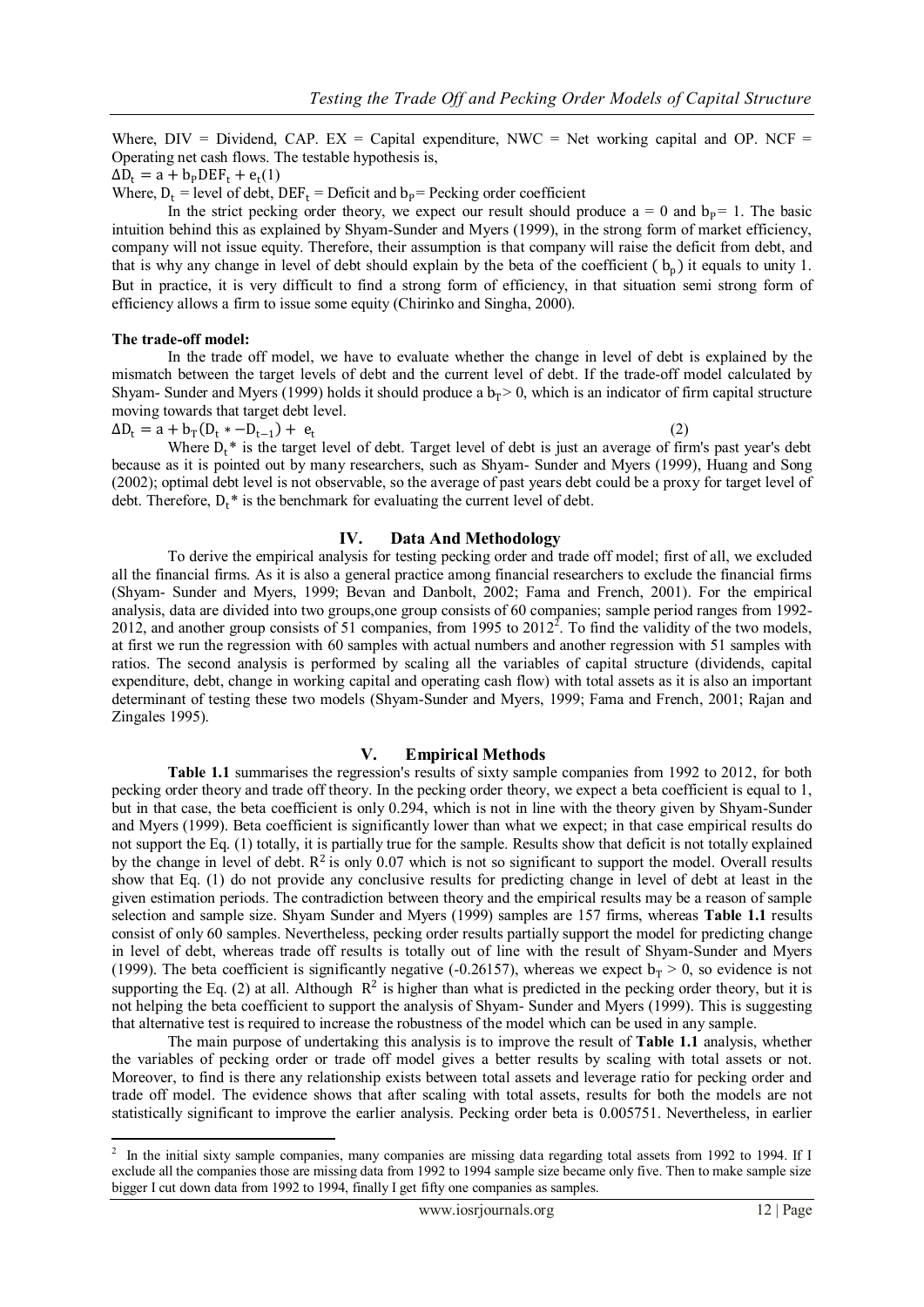results in Table1.1 beta coefficient is 0.294 which has some statistical power to hold the theory of Shyam-Sunder and Myers (1999). Trade off model beta is significantly negative (- 0.3192) than the earlier result of (- 0.26157), again this is not supporting the theory with the total assets as well. Therefore, we do not find any relationship between leverage and total assets for our sample.

| <b>Table 1.1:</b> Regression results for both pecking order and trade off model consisting 60 samples: |                  |                |           |              |                                                                  |  |  |  |  |  |  |
|--------------------------------------------------------------------------------------------------------|------------------|----------------|-----------|--------------|------------------------------------------------------------------|--|--|--|--|--|--|
| 1992-2012                                                                                              | Beta Coefficient | Standard error | R Squared | T statistics | Calculated<br>$statistics =$<br>Coefficient-1/<br>Standard error |  |  |  |  |  |  |
| order<br>Pecking<br>model                                                                              | 0.294206         | 0.027802       | 0.070099  | 9.503099     | $-26.4654$                                                       |  |  |  |  |  |  |
| Trade off model                                                                                        | $-0.26157$       | 0.015857       | 0.185079  | $-16.4949$   | $-79.5568$                                                       |  |  |  |  |  |  |

**VI. Figures And Tables**

**Table 1.1:** Regression results for both pecking order and trade off model consisting 60 samples:

**Table 1.2:** The regression result for 51 samples scaling all the variables with total assets, from 1995 to 2012.

| 1995-2012     | Beta coefficient | Standard error | R Squared | statistics | Calculated     |  |
|---------------|------------------|----------------|-----------|------------|----------------|--|
|               |                  |                |           |            | statistics=    |  |
|               |                  |                |           |            | Coefficient-1/ |  |
|               |                  |                |           |            | standard error |  |
| Pecking order | 0.005751         | 0.023463       | 0.0000694 | 0.245096   | $-42.376$      |  |
| Trade off     | $-0.3192$        | 0.022935       | 0.157261  | $-13.9175$ | $-57.5189$     |  |

## **VII. Conclusion**

In this paper, we tried to show some previous study of capital structure by different authors as well as two empirical tests to find the validity of Shyam-Sunder and Myers (1999) models with two different sample size, (60 and 51 firms). Empirical result shows that Eq. (1) and Eq. (2) is not appropriate for predicting the actual change in debt for pecking order and trade off model in both cases. In the first test, (**Table 1.1**) pecking order beta coefficient is only 0.294 which is significantly lower than what is expected in the actual model. On the other hand, trade off beta is -0.2651 which totally contradict the theory. In the second test (**Table 1.2**) pecking order beta is 0.005751 and trade off beta is significantly negative (- 0.3192). Therefore, our test is not supporting the evidence of Shyam-Sunder and Myers (1999) models, which can explain the capital structure behaviour of our samples. The contradiction between Shyam-Sunder and Myers (1999) theory and actual empirical results can be a reason for sample selection problem or error in the Shyam-Sunder and Myers (1999) models. Chirinko and Singha (2000) find a serious error in the models; they argue that Shyam-Sunder and Myers (1999) is not considering equity in their models at all, but in real life sometimes equity issuance dominates the debt funding (Frank and Goyal; 2003). The ignorance of equity in the equation is reducing the robustness of the models to fit into any given sample, for that reason Shyam- Sunder and Myers (1999) model is neither able to evaluate the trade-off nor pecking order specification (Chirinko and Singha, 2000). So to sum it up, we can comment that Shyam-Sunder and Myers (1999) models cannot be a first cut choice for understanding the capital structure. Further research required regarding the treatment of equity issue, maybe after that we can come up with a conclusive decision regarding optimal capital structure.

### **References**

### **Journal Papers:**

- [1]. Bevan, A.A. and Danbolt, J., Capital structure and its determinants in the united kingdom a decompositional analysis, Applied Financial Economics. Vol. 12, 2002, 159-170.
- [2]. Bharath, S.T., Pasquariello, P. and Wu, G., Does Asymmetric Information Drive Capital Structure Decisions?, [The Review of](http://papers.ssrn.com/sol3/papers.cfm?abstract_id=1443054##)  [Financial Studies. Vol. 22 \(8\), 2002,](http://papers.ssrn.com/sol3/papers.cfm?abstract_id=1443054##) 3211-3243.
- [3]. Chirinko, R.S. and Singha, A.R., Testing static trade-off against pecking order models of capital structure: a critical comment, Journal of Financial Economics. Vol. 58, 2000, 417- 425.
- [4]. Frank, M.Z. and Goyal, V.K., Testing the pecking order theory of capital structure, Journal of Financial Economics. Vol. 67, 2003, 217-248.
- [5]. Fama, E.F. and French, K.R., Testing Trade-Off and Pecking Order Predictions About Dividends and Debt, The Review of Financial Studies. Vol. 15, 2002, 1-33.
- [6]. Jensen, M.C., Agency cost of free cash flow, corporate finance and takeovers, American Economic Review. Vol. 76, 1986, 323-329
- [7]. Lipson, M.L. and Mortal, S.,Liquidity and capital structure", Journal of Financial Markets, Vol. 12, 2009, 611- 644.<br>[8]. Modigliani, F. and Miller, M.H., The cost of capital, corporate finance and the theory of inves
- Modigliani, F. and Miller, M.H., The cost of capital, corporate finance and the theory of investment, American Economic Review. Vol.48, 1958, 261-297.
- [9]. Myers, S.C., The capital structure Puzzle, Journal of Finance. Vol. 39(3), 1984, 575-592.
- [10]. Myers, S.C. and Majluf, N., Corporate financing and investment decisions when firms have information investors do not have, Journal of Financial Economics. Vol. 13, 1984, 187-221.
- [11]. Myers, S.C., Capital structure, Journal of Economic Perspective. Vol. 13, 2001, 187-221.
- [12]. Rajan, R.G. and Zingales, L., What do we know about capital structure? Some evidence from international data, Journal of Finance. Vol. 50, 1995, 1421-1460.